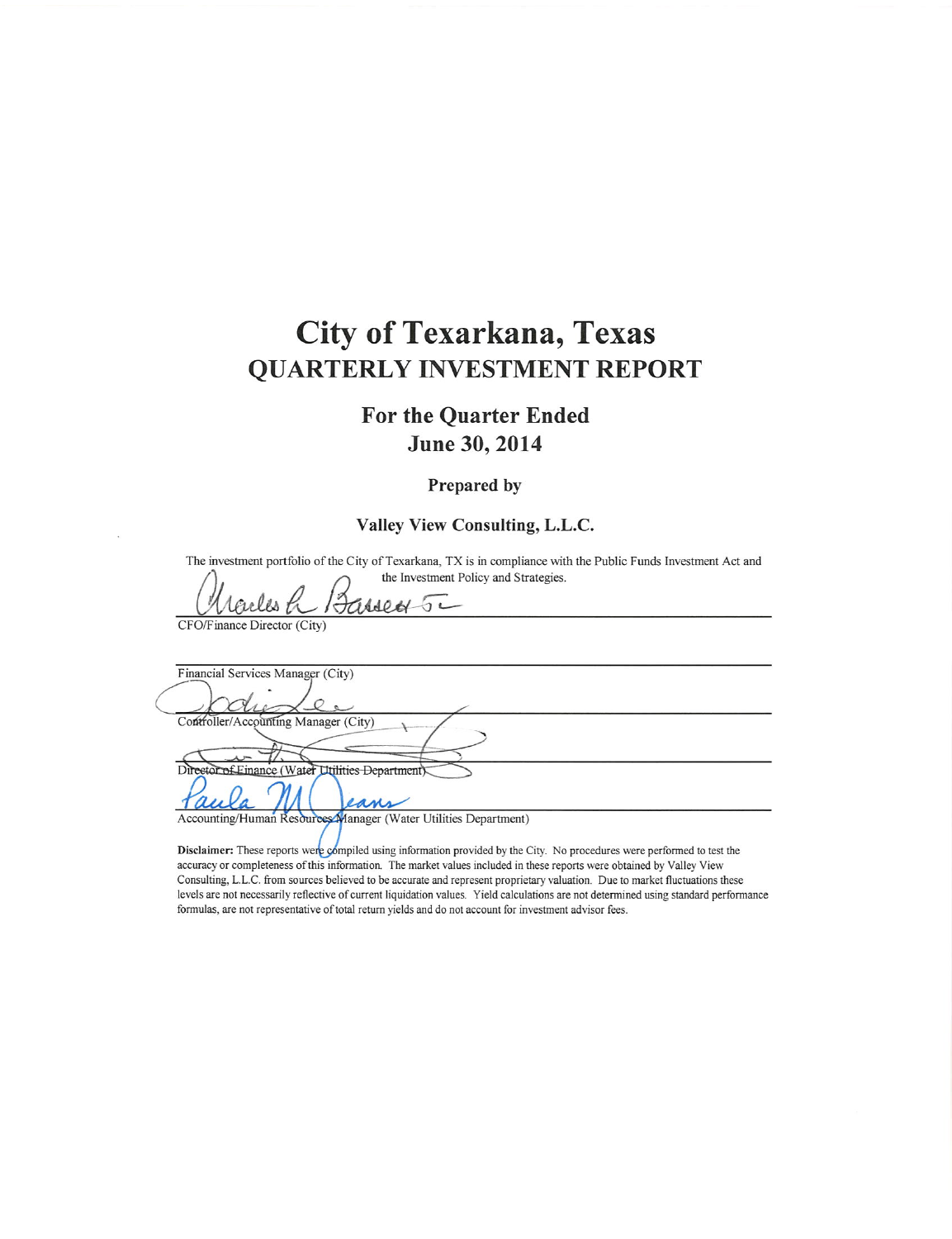#### **Strategy Summary:**

The Federal Open Market Committee (FOMC) maintained the Fed Funds target range between 0.00% and 0.25% (actual Fed Funds traded <10 bps). In December, the FOMC began tapering the Quantitative Easing (QE3) program. The monthly purchase amount has been decreased five times (\$10 billion each time) to \$35 billion. A continued, orderly tapering is anticipated as long as economic activity remains moderately positive. First quarter 2014 GDP (originally estimated at -1.0%) was revised to -2.9%. Many full year GDP estimates have since been reduced, including the FOMC's to 2.1-2.3%. Employment data remains positive with new payrolls exceeding 288,000 in June and upward revisions of the previous two months. The US stock markets touched new highs. Financial institution deposit yields generally provide the best interest earnings opportunity, although spreads to security yields have tightened.

| <b>City Funds</b>                     |                   | June 30, 2014     |                |                     |                | March 31, 2014                 |                     |
|---------------------------------------|-------------------|-------------------|----------------|---------------------|----------------|--------------------------------|---------------------|
| <b>Asset Type</b>                     | Ave. Yield        | <b>Book Value</b> |                | <b>Market Value</b> |                | <b>Book Value</b>              | <b>Market Value</b> |
| DDA/MMA/Pools                         | 0.28%             | \$<br>18,361,044  | $\mathfrak{S}$ | 18,361,044          | \$             | 19,746,754                     | \$<br>19,746,754    |
| <b>CDs/Securities</b>                 | 0.60%             | 4,997,227         |                | 4,997,227           |                | 5,779,580                      | 5,779,580           |
| <b>Totals</b>                         |                   | \$<br>23,358,270  | \$             | 23,358,270          | \$             | 25,526,334                     | \$<br>25,526,334    |
| <b>Total Portfolio Average</b>        | 0.35%             |                   |                |                     |                |                                |                     |
| Fiscal Year-to-Date Average Yield (2) | 0.32%             |                   |                |                     |                |                                |                     |
| Quarterly Interest Income             | 15,081<br>\$      |                   |                |                     |                |                                |                     |
| Year-to-date Interest Income          | \$.<br>46,186     |                   |                |                     |                |                                |                     |
| <b>Water Utility</b>                  |                   | June 30, 2014     |                |                     |                | March 31, 2014                 |                     |
| <b>Asset Type</b>                     | <b>Ave. Yield</b> | <b>Book Value</b> |                | <b>Market Value</b> |                | <b>Book Value</b>              | <b>Market Value</b> |
| DDA/MMA/Pools                         | 0.37%             | \$<br>12,319,761  | \$             | 12,319,761          | \$             | 11,564,024                     | \$<br>11,564,024    |
| <b>CDs/Securities</b>                 | 0.70%             | 1,500,000         |                | 1,500,000           |                | 1,500,000                      | 1,500,000           |
| <b>Totals</b>                         |                   | \$<br>13,819,761  | \$             | 13,819,761          | $\mathfrak{L}$ | 13,064,024                     | \$<br>13,064,024    |
| <b>Total Portfolio Average</b>        | 0.40%             |                   |                |                     |                |                                |                     |
| Fiscal Year-to-Date Average Yield (2) | 0.41%             |                   |                |                     |                |                                |                     |
| Quarterly Interest Income             | 13,570<br>\$      |                   |                |                     |                |                                |                     |
| Year-to-date Interest Income          | \$<br>38,077      |                   |                |                     |                |                                |                     |
|                                       | <b>QTR</b>        |                   |                |                     |                |                                | <b>YTD</b>          |
| Rolling Three Mo. Treas. Yield        | 0.03%             |                   |                |                     |                | Rolling Three Mo. Treas. Yield | 0.05%               |
| Rolling Six Mo. Treas. Yield          | 0.07%             |                   |                |                     |                | Rolling Six Mo. Treas. Yield   | 0.07%               |
|                                       |                   |                   |                |                     |                | Quarterly TexPool Yield        | 0.03%               |

(1) Average Yield calculated using quarter end report yields and adjusted book values and does not reflect a total return analysis or account for advisory fees.

(2) Fiscal Year-to-Date Average Yields calculated using quarter end report yields and adjusted book values and does not reflect a total return analysis or account for advisory fees.

Valley View Consulting, L.L.C. currently provides advisory services to the City.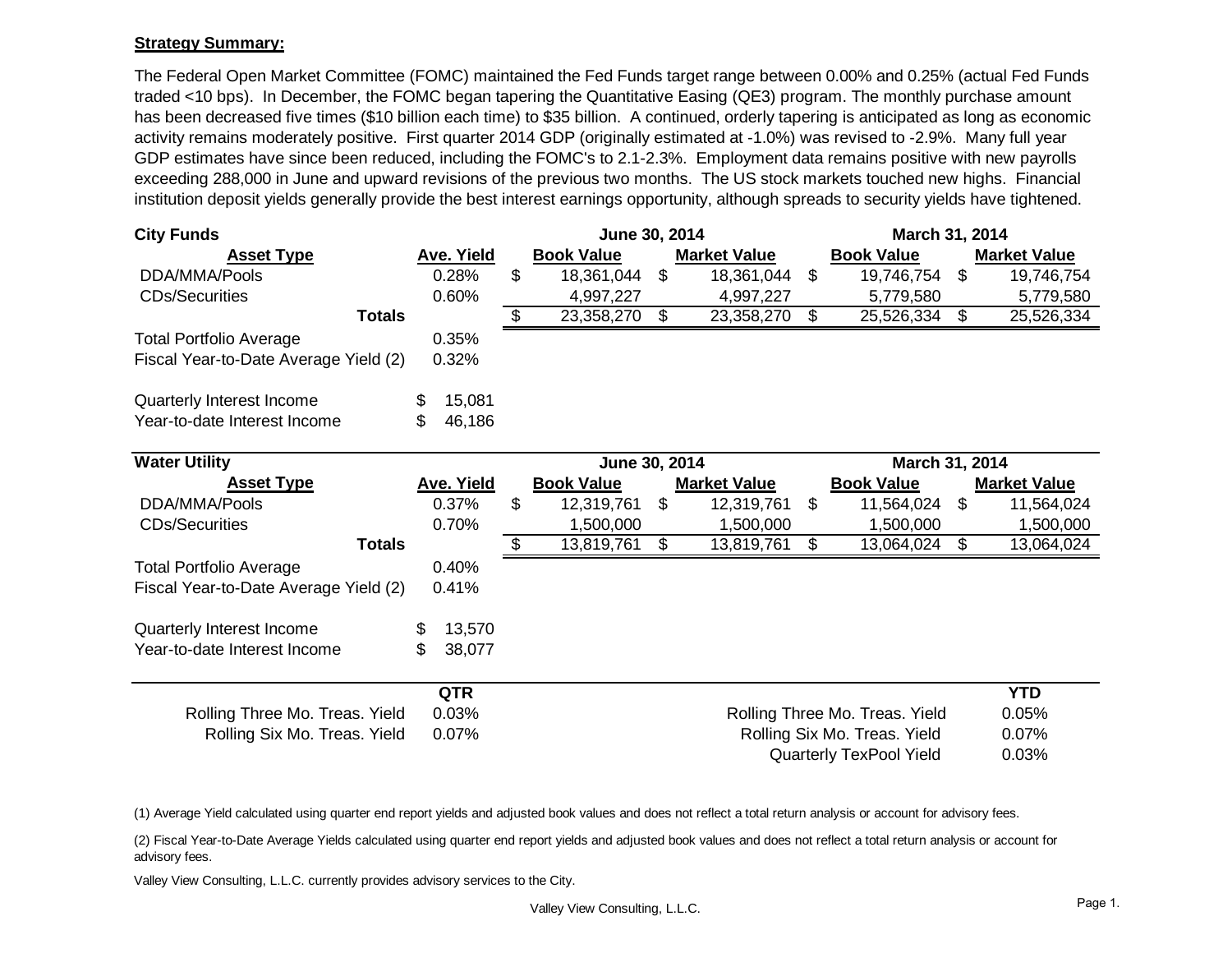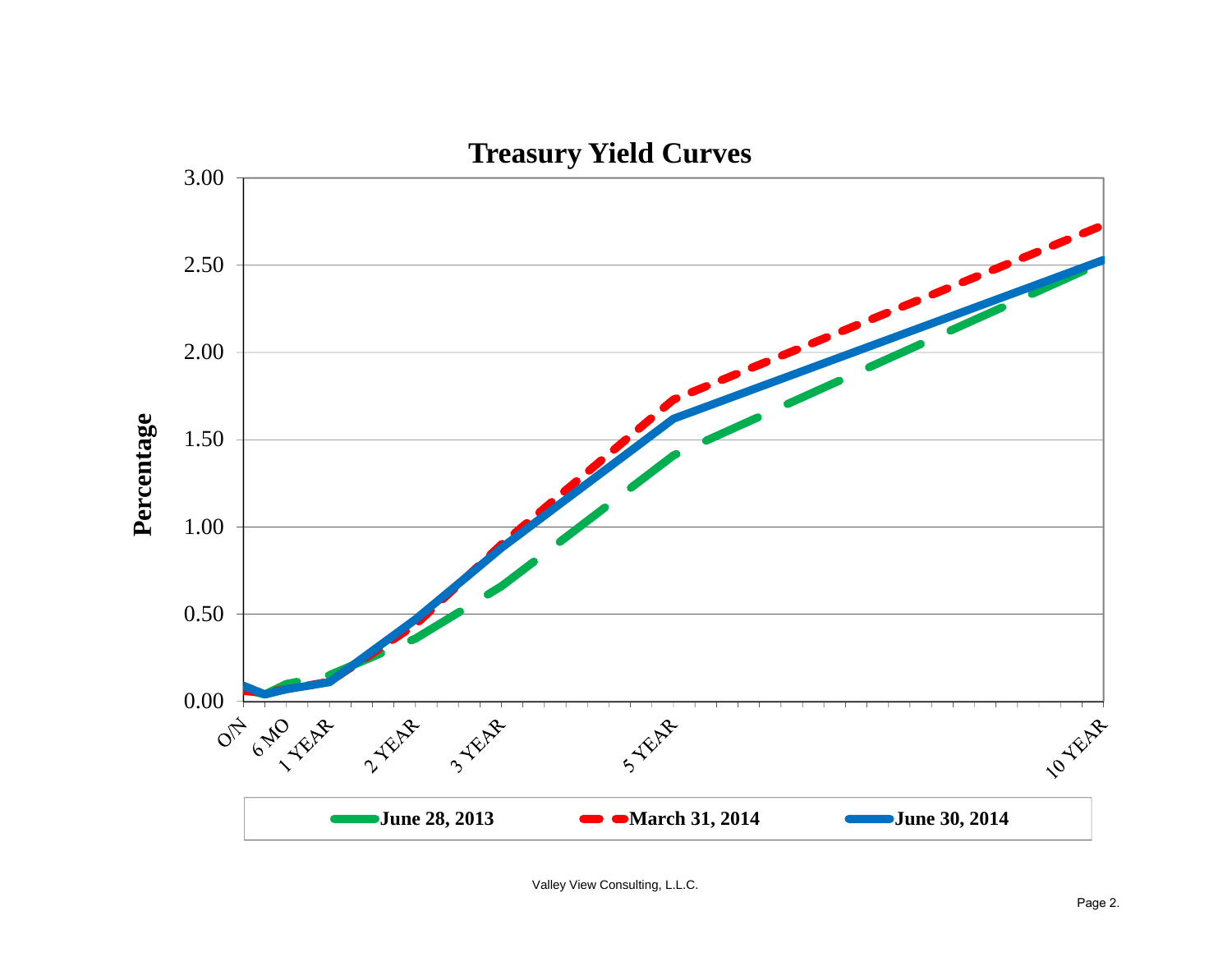

## **US Treasury Historical Yields**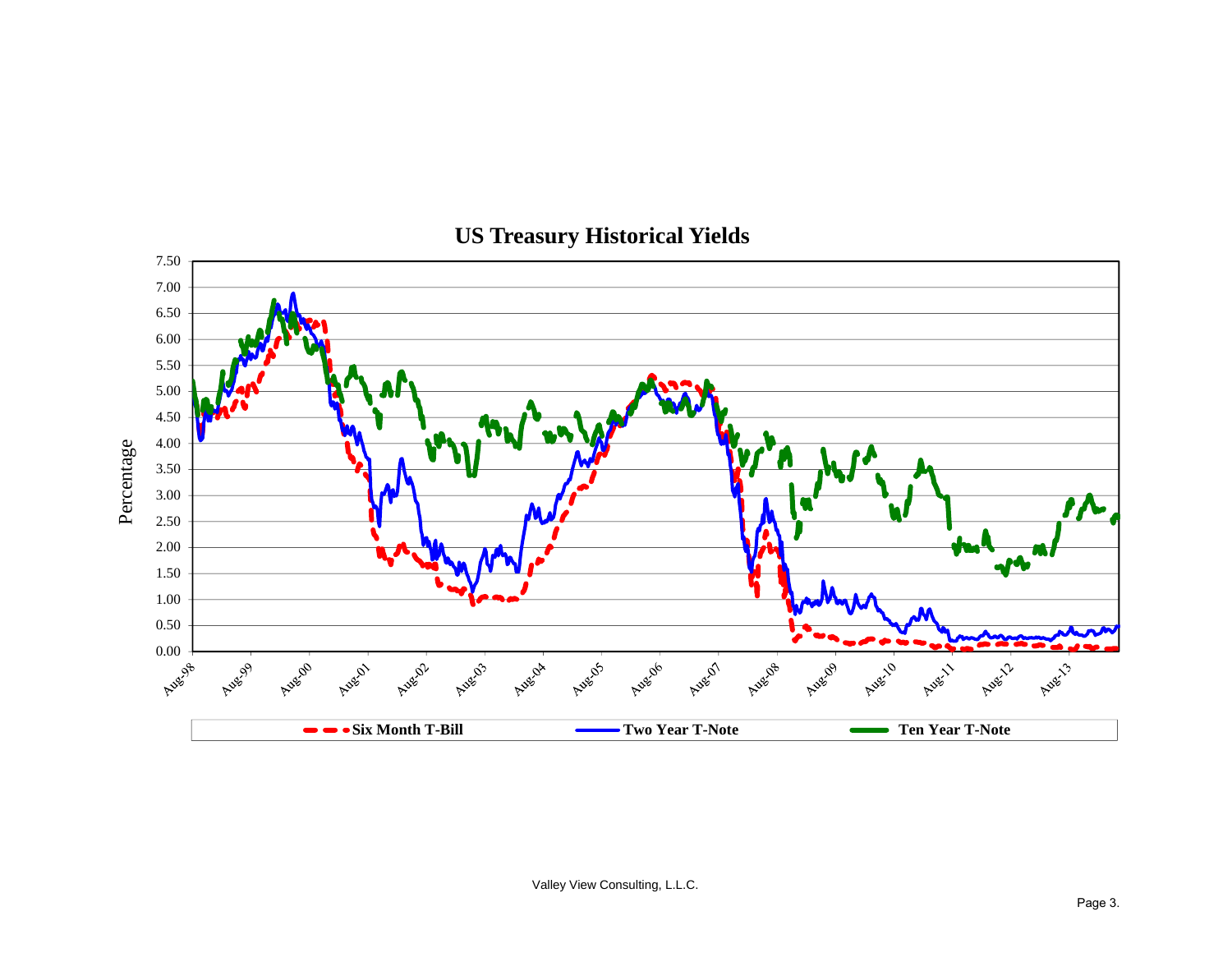

# **S&P 500**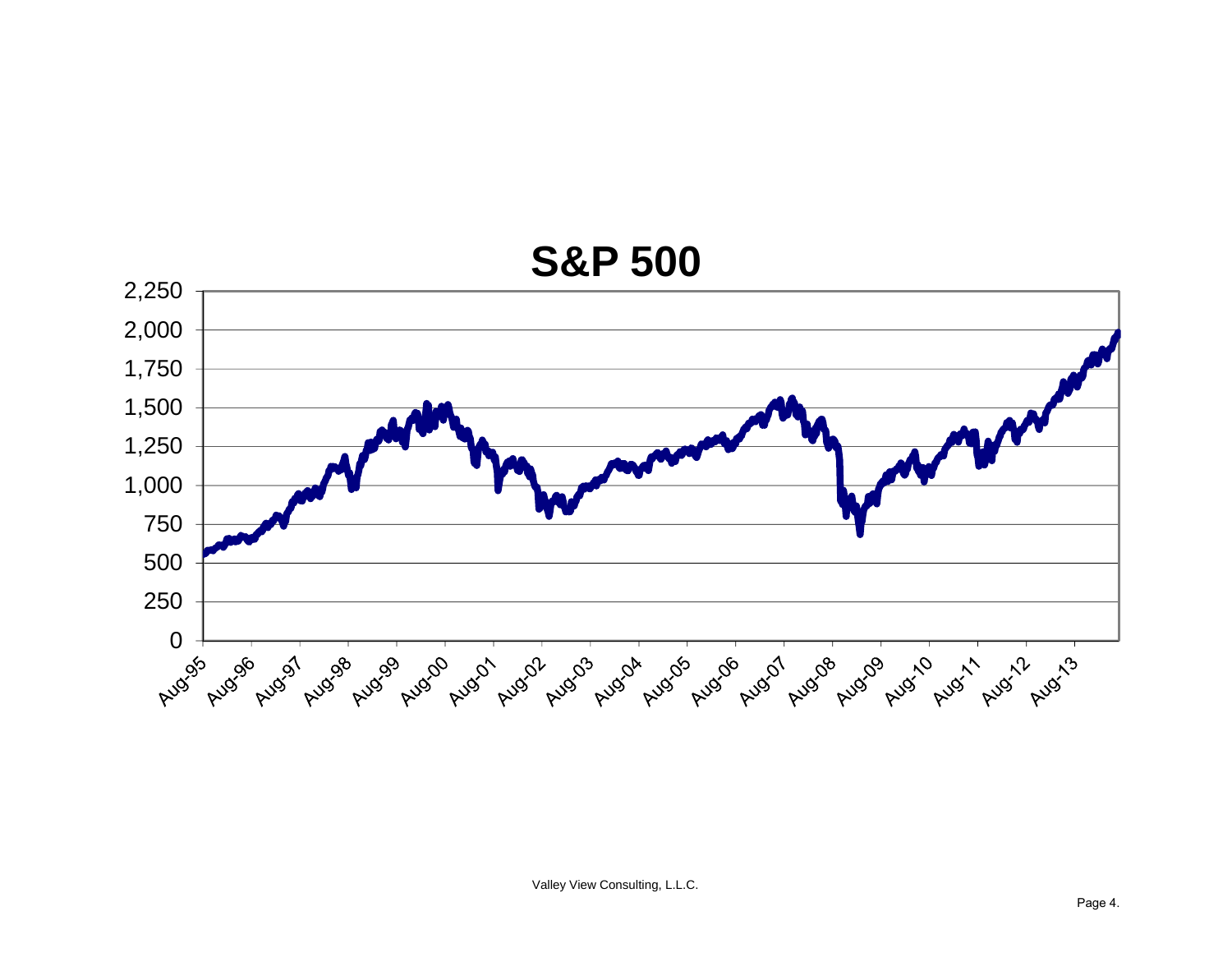## **Detail of Investment Holdings June 30, 2014**

**City Funds**

|                                    | Coupon/         | <b>Maturity</b> | <b>Settlement</b> |   |            | <b>Book</b>      | <b>Market</b> | <b>Market</b> | Life   |          |
|------------------------------------|-----------------|-----------------|-------------------|---|------------|------------------|---------------|---------------|--------|----------|
| <b>Description</b>                 | <b>Discount</b> | Date            | Date              |   | Par Value  | Value            | <b>Price</b>  | Value         | (days) | Yield    |
| <b>Guaranty Bond MMA</b>           | $0.30\%$        | 07/01/14        | 06/30/14          | Œ | 15,035,744 | \$<br>15,035,744 | 1.00<br>-S    | 15,035,744    |        | 0.30%    |
| Southside Bank MMA                 | 0.18%           | 07/01/14        | 06/30/14          |   | 3,325,300  | 3,325,300        | 1.00          | 3,325,300     |        | 0.18%    |
| <b>Commercial National Bank CD</b> | 0.40%           | 09/04/14        | 09/04/13          |   | 501,497    | 501.497          | 100.00        | 501.497       | 66     | 0.40%    |
| Farmers Bank & Trust CD            | $0.60\%$        | 02/24/15        | 02/24/14          |   | 2,493,000  | 2.493.000        | 100.00        | 2.493.000     | 239    | 0.60%    |
| Commercial National Bank CD        | $0.55\%$        | 03/04/15        | 09/04/13          |   | 1,002,729  | 1,002,729        | 100.00        | 1,002,729     | 247    | $0.55\%$ |
| Farmers Bank & Trust CD            | 0.60%           | 05/01/15        | 05/01/14          |   | 500,000    | 500,000          | 100.00        | 500,000       | 305    | 0.60%    |
| Farmers Bank & Trust CD            | $0.90\%$        | 02/24/16        | 02/24/14          |   | 500,000    | 500,000          | 100.00        | 500,000       | 604    | 0.90%    |
|                                    |                 |                 |                   |   | 23,358,270 | 23,358,270       |               | 23,358,270    | 58     | 0.35%    |

**Water Utility**

|                           | Coupon/         | <b>Maturity</b> | <b>Settlement</b> |   |                  | <b>Book</b>     | <b>Market</b>      | <b>Market</b> | Life   |          |
|---------------------------|-----------------|-----------------|-------------------|---|------------------|-----------------|--------------------|---------------|--------|----------|
| <b>Description</b>        | <b>Discount</b> | Date            | <b>Date</b>       |   | <b>Par Value</b> | Value           | <b>Price</b>       | Value         | (days) | Yield    |
| Wells Fargo MMA           | 0.43%           | 07/01/14        | 06/30/14          | S | 6,503,969        | \$<br>6,503,969 | $1.00 \text{ }$ \$ | 6,503,969     |        | 0.43%    |
| <b>Guaranty Bond MMA</b>  | 0.30%           | 07/01/14        | 06/30/14          |   | 5,815,792        | 5,815,792       | 1.00               | 5,815,792     |        | 0.30%    |
| Farmers Bank & Trust CD   | 0.60%           | 02/24/15        | 02/24/14          |   | 1,000,000        | 1,000,000       | 100.00             | 1,000,000     | 239    | 0.60%    |
| Farmers Bank & Trust CD   | 0.90%           | 02/24/16        | 02/24/14          |   | 500,000          | 500,000         | 100.00             | 500,000       | 604    | $0.90\%$ |
|                           |                 |                 |                   |   | 13,819,761       | 13,819,761      |                    | 13,819,761    | 40     | 0.40%    |
| <b>Combined Portfolio</b> |                 |                 |                   |   | 37,178,032       | 37,178,032      |                    | 37,178,032    | 51     | 0.37%    |
|                           |                 |                 |                   |   |                  |                 |                    |               | (1)    | (2)      |

**(1) Weighted average life -** For purposes of calculating weighted average life, cash equivalent investments are assumed to have a one day maturity.

(2) Weighted average yield to maturity - The weighted average yield to maturity is based on adjusted book value, realized and unrealized gains/losses and investment advisory fees are not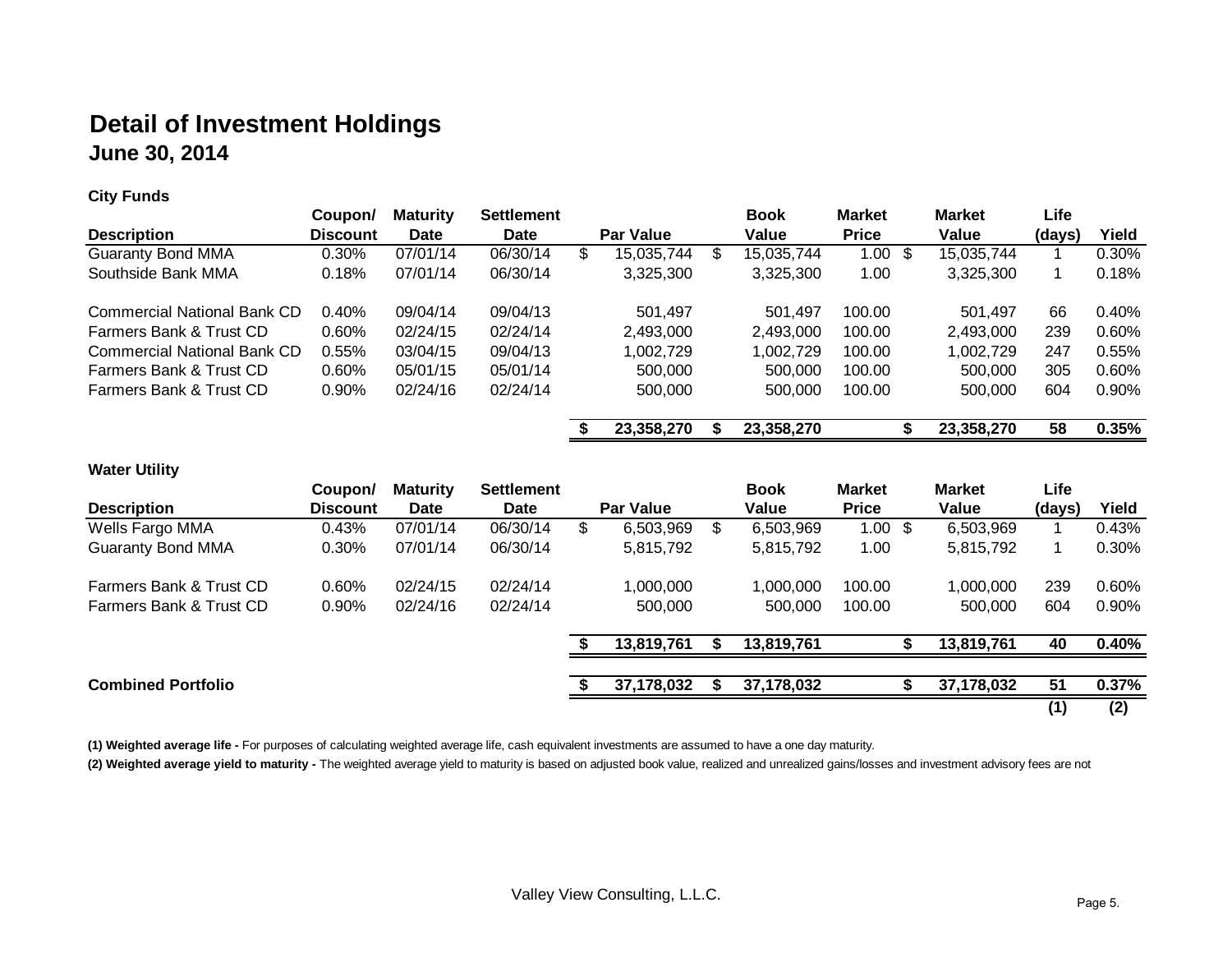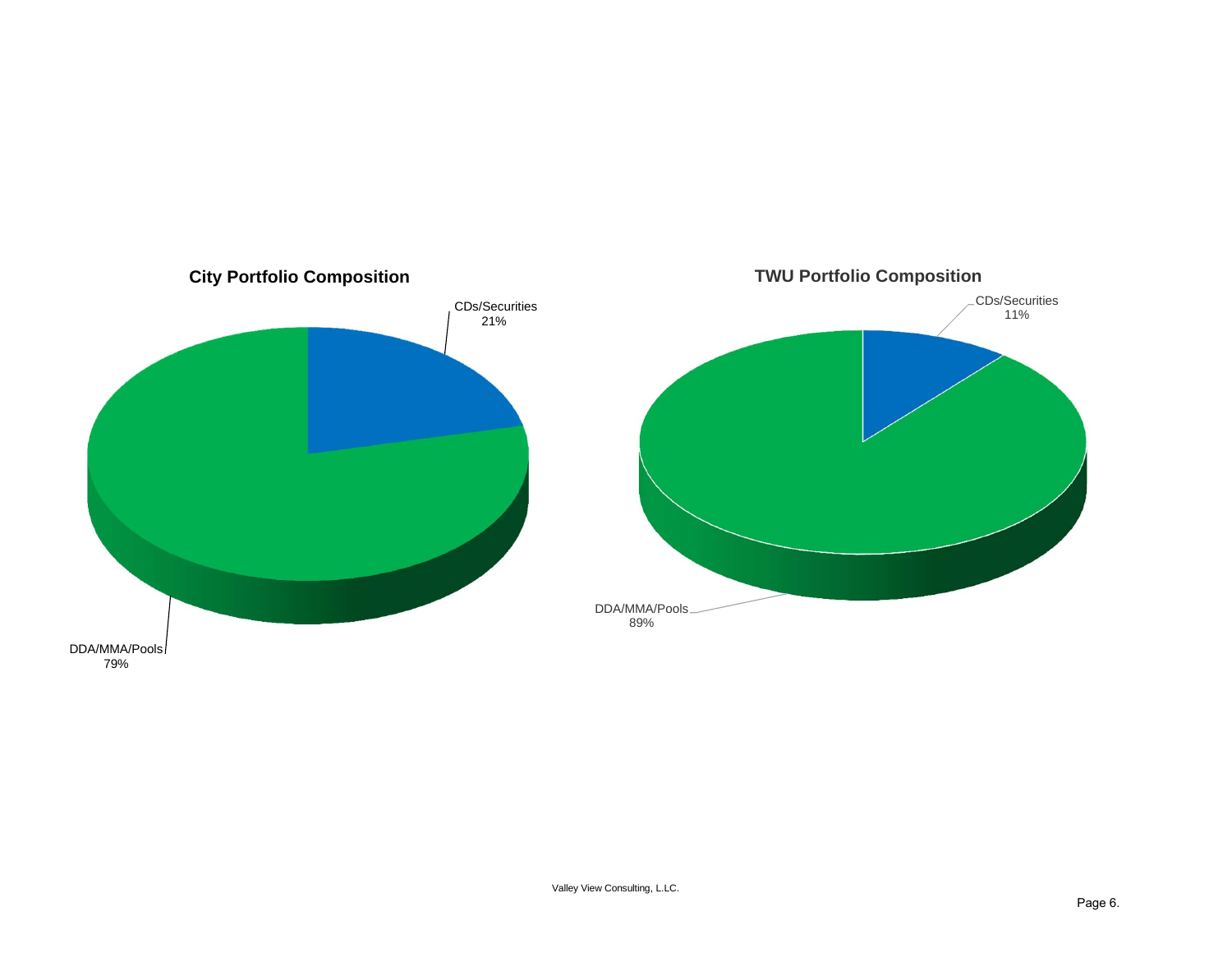

### **Quarter End Portfolio**

Valley View Consulting, L.L.C.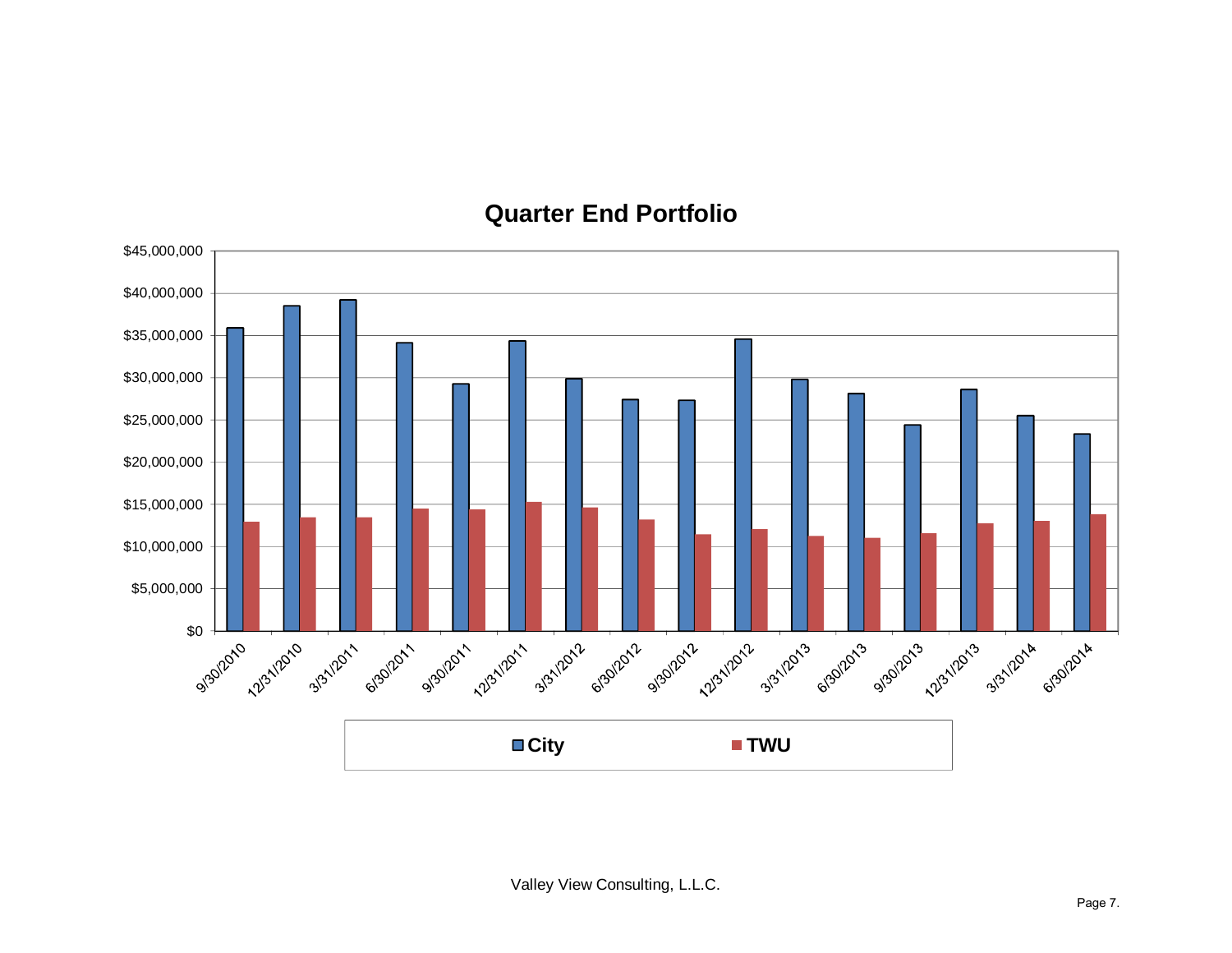|                                    |                            |                                | March 31, 2014   |     |                   |      |                                  |      |                                    | June 30, 2014    |      |                   |
|------------------------------------|----------------------------|--------------------------------|------------------|-----|-------------------|------|----------------------------------|------|------------------------------------|------------------|------|-------------------|
| <b>Description</b>                 | Coupon/<br><b>Discount</b> | <b>Maturity</b><br><b>Date</b> | <b>Par Value</b> |     | <b>Book Value</b> |      | Purchases/<br><b>Adjustments</b> |      | Sales/Adjust/<br><b>Maturities</b> | <b>Par Value</b> |      | <b>Book Value</b> |
| Wells Fargo MMA                    | 0.45%                      | 07/01/14                       | 6,497,035        | \$. | 6,497,035         | - \$ | 6,933                            | - \$ | $\sim$                             | 6,503,969        | - \$ | 6,503,969         |
| <b>Guaranty Bond MMA</b>           | 0.30%                      | 07/01/14                       | 19,490,075       |     | 19.490.075        |      | 1,361,461                        |      |                                    | 20.851.536       |      | 20,851,536        |
| Southside Bank MMA                 | 0.18%                      | 07/01/14                       | 5,323,668        |     | 5,323,668         |      |                                  |      | (1,998,368)                        | 3,325,300        |      | 3,325,300         |
| <b>Commercial National Bank CD</b> | 0.40%                      | 04/26/14                       | 1,282,858        |     | 1,282,858         |      |                                  |      | (1,282,858)                        |                  |      |                   |
| <b>Commercial National Bank CD</b> | 0.40%                      | 09/04/14                       | 500,992          |     | 500,992           |      | 505                              |      |                                    | 501,497          |      | 501,497           |
| Farmers Bank & Trust CD            | $0.60\%$                   | 02/24/15                       | 2.493.000        |     | 2,493,000         |      |                                  |      |                                    | 2,493,000        |      | 2,493,000         |
| Farmers Bank & Trust CD            | $0.90\%$                   | 02/24/15                       | 1,000,000        |     | 1,000,000         |      |                                  |      |                                    | 1,000,000        |      | 1,000,000         |
| <b>Commercial National Bank CD</b> | 0.55%                      | 03/04/15                       | 1,002,729        |     | 1,002,729         |      |                                  |      |                                    | 1.002.729        |      | 1,002,729         |
| Farmers Bank & Trust CD            | $0.60\%$                   | 05/01/15                       |                  |     |                   |      | 500,000                          |      |                                    | 500,000          |      | 500,000           |
| Farmers Bank & Trust CD            | 0.60%                      | 02/24/16                       | 500.000          |     | 500,000           |      |                                  |      |                                    | 500,000          |      | 500,000           |
| Farmers Bank & Trust CD            | 0.60%                      | 02/24/16                       | 500,000          |     | 500,000           |      |                                  |      |                                    | 500,000          |      | 500,000           |
| <b>TOTAL</b>                       |                            |                                | 38,590,359       |     | 38,590,359        |      | 868,900                          |      | (3,281,227)                        | 37,178,032       |      | 37,178,032        |

#### **Book Value Comparison**

## **Market Value Comparison**

|                                    |                            |                                | March 31, 2014   |                     |  |                             |     | June 30, 2014    |     |                     |
|------------------------------------|----------------------------|--------------------------------|------------------|---------------------|--|-----------------------------|-----|------------------|-----|---------------------|
| <b>Description</b>                 | Coupon/<br><b>Discount</b> | <b>Maturity</b><br><b>Date</b> | <b>Par Value</b> | <b>Market Value</b> |  | <b>Qtr to Qtr</b><br>Change |     | <b>Par Value</b> |     | <b>Market Value</b> |
| Wells Fargo MMA                    | 0.45%                      | 07/01/14                       | 6.497.035.28     | 6,497,035.28        |  | 6.933.49                    | \$. | 6.503.968.77     | \$. | 6,503,968.77        |
| <b>Guaranty Bond MMA</b>           | 0.30%                      | 07/01/14                       | 19,490,075       | 19,490,075          |  | 1,361,461                   |     | 20,851,536       |     | 20,851,536          |
| Southside Bank MMA                 | 0.18%                      | 07/01/14                       | 5,323,668        | 5,323,668           |  | (1,998,368)                 |     | 3,325,300        |     | 3,325,300           |
| <b>Commercial National Bank CD</b> | 0.40%                      | 04/26/14                       | 1,282,858        | 1,282,858           |  | (1, 282, 858)               |     |                  |     |                     |
| Commercial National Bank CD        | 0.40%                      | 09/04/14                       | 500,992          | 500,992             |  | 505                         |     | 501,497          |     | 501,497             |
| Farmers Bank & Trust CD            | 0.60%                      | 02/24/15                       | 2,493,000        | 2,493,000           |  |                             |     | 2,493,000        |     | 2,493,000           |
| Farmers Bank & Trust CD            | 0.90%                      | 02/24/15                       | 1,000,000        | 1,000,000           |  |                             |     | 1,000,000        |     | 1,000,000           |
| Commercial National Bank CD        | 0.55%                      | 03/04/15                       | 1,002,729        | ,002,729            |  |                             |     | ,002,729         |     | 1,002,729           |
| Farmers Bank & Trust CD            | 0.60%                      | 05/01/15                       |                  |                     |  | 500,000                     |     | 500,000          |     | 500,000             |
| Farmers Bank & Trust CD            | 0.60%                      | 02/24/16                       | 500,000          | 500,000             |  |                             |     | 500,000          |     | 500,000             |
| Farmers Bank & Trust CD            | 0.60%                      | 02/24/16                       | 500,000          | 500,000             |  |                             |     | 500,000          |     | 500,000             |
| <b>TOTAL</b>                       |                            |                                | 38,590,359       | 38,590,359          |  | $(1,412,327)$ \$            |     | 37,178,032       |     | 37,178,032          |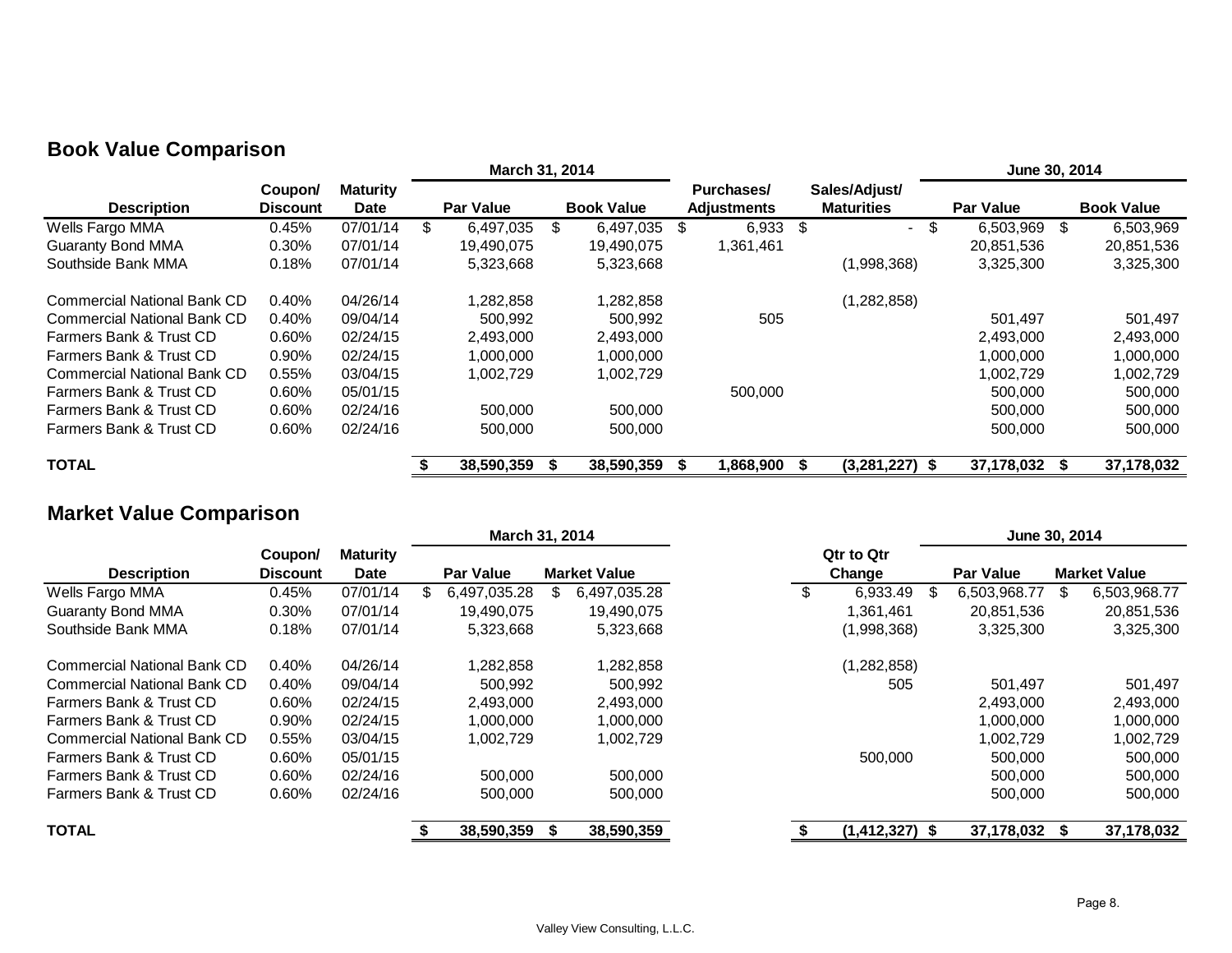#### **City Fund Allocation June 30, 2014 Book & Market Value**

| Fund # | <b>Fund Name</b>                   | Total        |      | <b>Guaranty Bond</b><br><b>MMA</b> | Southside<br><b>Bank MMA</b> | 0.40 CNB CD<br>9/4/13 - 9/4/14 |        | 0.60 Farmers B&T | <b>0.55 CNB CD</b> |            | 0.60 Farmers B&T 0.90 Farmers B&T<br>CD 2/24/14 - 2/24/15 9/4/2013 - 3/4/15 CD 5/1/14 - 5/1/15 CD 2/24/14 - 2/24/16 |
|--------|------------------------------------|--------------|------|------------------------------------|------------------------------|--------------------------------|--------|------------------|--------------------|------------|---------------------------------------------------------------------------------------------------------------------|
| 101    | <b>GENERAL FUND - Pooled Cash</b>  | 6,407,674 \$ |      | $3,003,533$ \$                     | 1,401,412 \$                 |                                | $-$ \$ | 500,000 \$       | 1,002,729 \$       |            | $-$ \$<br>500,000                                                                                                   |
| 101    | <b>GENERAL FUND</b>                | 3,628        |      | 3,628                              |                              |                                |        |                  |                    |            |                                                                                                                     |
| 102    | NARCOTICS DIVISION OPERATIONS      | 159,313      |      | 159,313                            |                              |                                |        |                  |                    |            |                                                                                                                     |
| 103    | PERSONNEL POLICY                   | 507,605      |      | 507,605                            |                              |                                |        |                  |                    |            |                                                                                                                     |
| 104    | <b>WORKER'S COMP</b>               | 447,226      |      | 447,226                            |                              |                                |        |                  |                    |            |                                                                                                                     |
| 107    | <b>COURT SECURITY FUND</b>         | 318,099      |      | 318,099                            |                              |                                |        |                  |                    |            |                                                                                                                     |
| 108    | TUTD PAYROLL ACCOUNT               | 560          |      | 560                                |                              |                                |        |                  |                    |            |                                                                                                                     |
| 109    | <b>GENERAL PROPERTY &amp; LIAB</b> | 97,058       |      | 97,058                             |                              |                                |        |                  |                    |            |                                                                                                                     |
| 110    | <b>BIC</b>                         | 41,233       |      | 41,233                             |                              |                                |        |                  |                    |            |                                                                                                                     |
|        | 111 POLICE EVIDENCE ESCROW FUND    | 19,311       |      | 19,311                             |                              |                                |        |                  |                    |            |                                                                                                                     |
| 113    | ENERGY CONSERVATION REVOLVING LOAN | 26,464       |      | 26,464                             |                              |                                |        |                  |                    |            |                                                                                                                     |
| 114    | <b>COURT TECHNOLOGY FUND</b>       | 10,624       |      | 10,624                             |                              |                                |        |                  |                    |            |                                                                                                                     |
| 115    | <b>TECHNOLOGY FUND</b>             | 39,698       |      | 39,698                             |                              |                                |        |                  |                    |            |                                                                                                                     |
| 116    | TIRZ #2                            | 392,821      |      | 392,821                            |                              |                                |        |                  |                    |            |                                                                                                                     |
| 201    | SUPPORTIVE HOUSING GRANT           | 39           |      | 39                                 |                              |                                |        |                  |                    |            |                                                                                                                     |
| 203    | CDBG REVOLVING LOAN FUND           | 7,293        |      | 7,293                              |                              |                                |        |                  |                    |            |                                                                                                                     |
|        | 204 HCD FUND                       | 9            |      | 9                                  |                              |                                |        |                  |                    |            |                                                                                                                     |
| 205    | EPA PETROLEUM GRANT                | 517          |      | 517                                |                              |                                |        |                  |                    |            |                                                                                                                     |
| 206    | EPA JOB TRAINING GRANT             | 1,969        |      | 1,969                              |                              |                                |        |                  |                    |            |                                                                                                                     |
| 208    | EPA MULTI-PURPOSE GRANT            | 21,020       |      | 21,020                             |                              |                                |        |                  |                    |            |                                                                                                                     |
| 209    | <b>HOME PROGRAM</b>                | 33,429       |      | 33,429                             |                              |                                |        |                  |                    |            |                                                                                                                     |
| 211    | THEATRE FUND                       | 68,473       |      | 68,473                             |                              |                                |        |                  |                    |            |                                                                                                                     |
| 212    | HOTEL/MOTEL TAX FD                 | 410,313      |      | 410,313                            |                              |                                |        |                  |                    |            |                                                                                                                     |
| 213    | PEROT THEATRE BLDG MAINT           | 697,838      |      | 197,838                            |                              |                                |        |                  |                    | 500,000    |                                                                                                                     |
| 215    | <b>HOUSING FUND</b>                | 255,686      |      | 255,686                            |                              |                                |        |                  |                    |            |                                                                                                                     |
| 217    | LAW ENFORCEMENT BLOCK GRANT        | 1,178        |      | 1,178                              |                              |                                |        |                  |                    |            |                                                                                                                     |
| 219    | LAW ENFORCEMENT PROGRAM            | 14,932       |      | 14,932                             |                              |                                |        |                  |                    |            |                                                                                                                     |
| 223    | ECONOMIC DEVELOPMENT               | 1,266,090    |      | 764,593                            |                              | 501,497                        |        |                  |                    |            |                                                                                                                     |
| 301    | <b>INTEREST &amp; SINKING</b>      | 1,277,160    |      | 1,277,160                          |                              |                                |        |                  |                    |            |                                                                                                                     |
| 415    | 2003 BOND FUND                     | 251,429      |      | 251,429                            |                              |                                |        |                  |                    |            |                                                                                                                     |
| 417    | 2005 BOND FUND                     | 723,629      |      | 723,629                            |                              |                                |        |                  |                    |            |                                                                                                                     |
| 420    | 2009 BOND FUND                     | 3,576,086    |      | 2,058,440                          | 1,517,646                    |                                |        |                  |                    |            |                                                                                                                     |
| 422    | TIRZ BOND FUND                     | 3,109,466    |      | 710,224                            | 406,242                      |                                |        | 1,993,000        |                    |            |                                                                                                                     |
| 501    | <b>HEALTH FUND</b>                 | 244,578      |      | 244,578                            |                              |                                |        |                  |                    |            |                                                                                                                     |
| 502    | <b>PUBLIC LIBRARY</b>              | 66,233       |      | 66,233                             |                              |                                |        |                  |                    |            |                                                                                                                     |
| 601    | <b>DRUG ESCROW</b>                 | 23,656       |      | 23,656                             |                              |                                |        |                  |                    |            |                                                                                                                     |
| 605    | FEDERAL ASSET FORFEITURE           | 90,125       |      | 90,125                             |                              |                                |        |                  |                    |            |                                                                                                                     |
| 701    | <b>EMPLOYEE BENEFIT</b>            | 1,885,054    |      | 1,885,054                          |                              |                                |        |                  |                    |            |                                                                                                                     |
| 702    | <b>BENEFIT PAYMENT</b>             | 35           |      | 35                                 |                              |                                |        |                  |                    |            |                                                                                                                     |
| 703    | <b>FLEET SERVICES</b>              | 300,165      |      | 300,165                            |                              |                                |        |                  |                    |            |                                                                                                                     |
| 704    | <b>CAPITAL REPLACEMENT</b>         | 492,046      |      | 492,046                            |                              |                                |        |                  |                    |            |                                                                                                                     |
| 810    | MEMBER CITY WATER REVENUE          | 68,509       |      | 68,509                             |                              |                                |        |                  |                    |            |                                                                                                                     |
|        |                                    |              |      |                                    |                              |                                |        |                  |                    |            |                                                                                                                     |
|        | <b>TOTAL</b>                       | \$23,358,270 | - \$ | 15,035,744 \$                      | $3,325,300$ \$               | 501,497 \$                     |        | 2,493,000 \$     | 1,002,729 \$       | 500,000 \$ | 500,000                                                                                                             |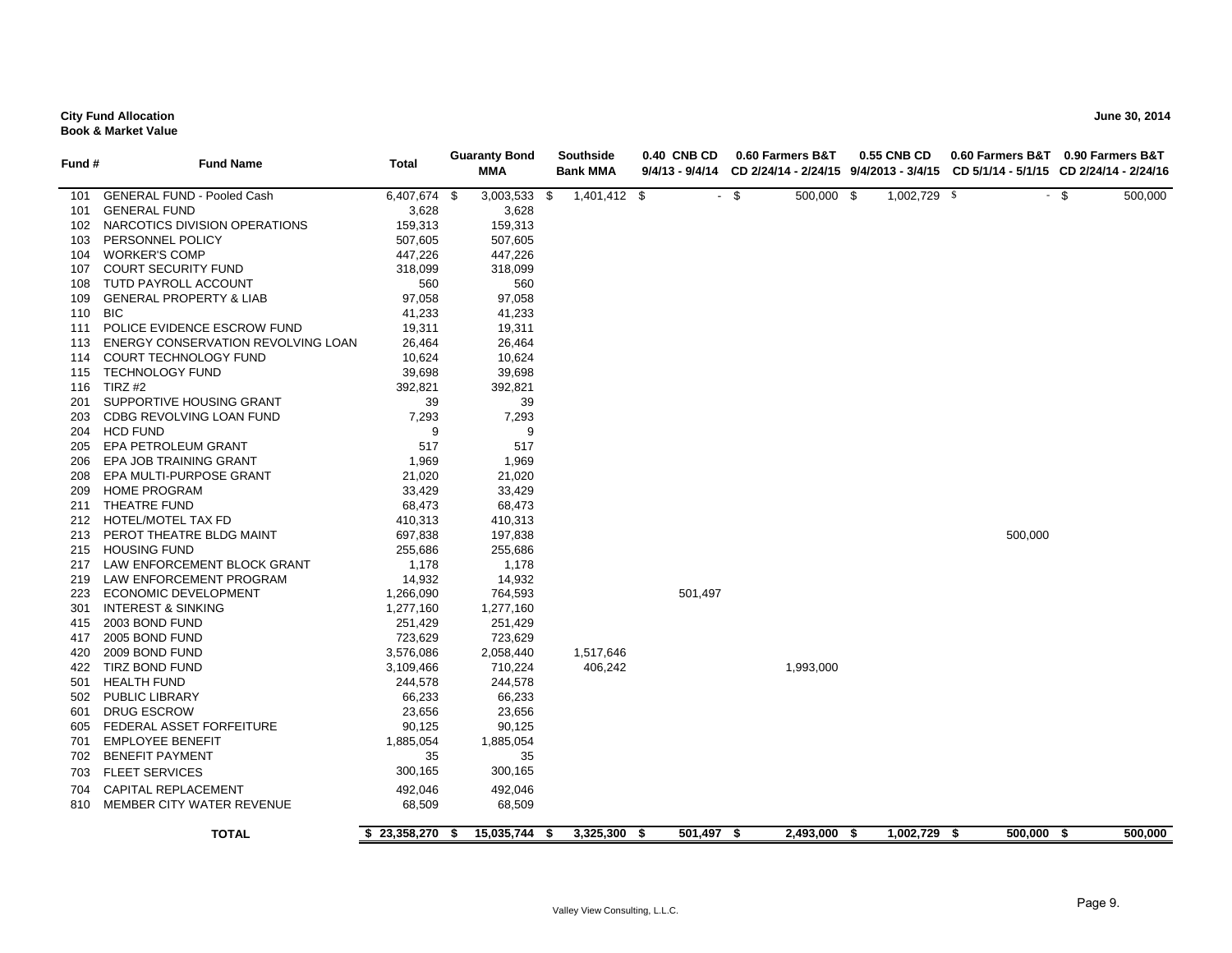**Water Fund Allocation June 30, 2014**

|                                |              |         | <b>Customer</b> |     | <b>Water Plant</b>       |      |                          |                          | 2004         |                  |   |                  | 2013                     |
|--------------------------------|--------------|---------|-----------------|-----|--------------------------|------|--------------------------|--------------------------|--------------|------------------|---|------------------|--------------------------|
| <b>Book &amp; Market Value</b> | Total        | Revenue | Loan            |     | <b>Construction</b>      |      | <b>Technology</b>        | <b>2004 Bond</b>         | Construction | <b>2005 Bond</b> |   | <b>2013 Bond</b> | <b>Construction</b>      |
| Wells Fargo MMA                | \$6,503,969  | 10,096  | -               | -JD | $\overline{\phantom{a}}$ | - 30 | $\overline{\phantom{0}}$ | $\overline{\phantom{0}}$ | $\sim$       |                  | Œ | ۰.               | $\overline{\phantom{a}}$ |
| <b>Guaranty Bond MMA</b>       | 5,815,792    | 494,925 | 39.886          |     | 45                       |      | 619.673                  | 72,850                   | 2,905        | 192,424          |   | 127.736          | 262,212                  |
| 2/24/2016                      | ,000,000     |         |                 |     |                          |      |                          |                          |              |                  |   |                  |                          |
| 2/24/2016                      | 500,000      |         |                 |     |                          |      |                          |                          |              |                  |   |                  |                          |
|                                | ነ 13.819.761 | 505,022 | 39,886          |     | 45                       |      | 619.673                  | 72,850                   | 2,905        | 192,424          |   | 127,736          | 262,212                  |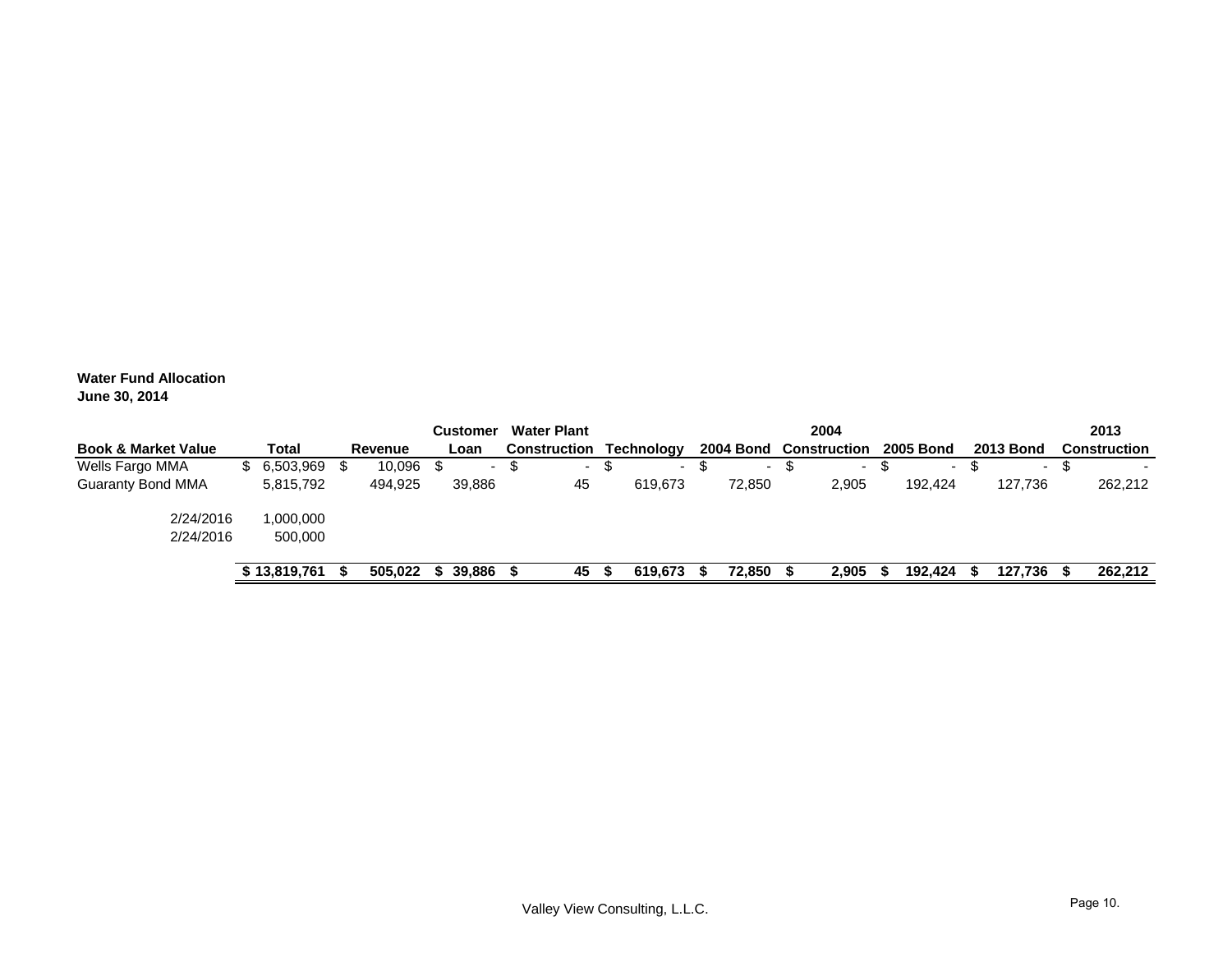**Water Fund Allocation June 30, 2014**

| <b>Book &amp; Market Value</b> | <b>LTWSC Capital</b><br>Improvement |      | Capital<br>Improvement | Compost   | Customer<br><b>Deposit</b> | Equipment<br><b>Acquisition</b> | <b>Infrastructure</b> | Personnel | Reserve   | <b>WWTP</b><br><b>Depreciation</b> | Waggoner<br><b>Creek CIP</b> |
|--------------------------------|-------------------------------------|------|------------------------|-----------|----------------------------|---------------------------------|-----------------------|-----------|-----------|------------------------------------|------------------------------|
| Wells Fargo MMA                | 672,791                             | - \$ | 977.678                | \$.       | \$133,756                  | 670,252                         | 1,129,182             |           | \$677,718 | 277.702                            | \$1,954,795                  |
| <b>Guaranty Bond MMA</b>       | 264,262                             |      | .364,416               | 265,944   | 126,077                    | 602,161                         | 441,384               | 127.948   | 22.153    | 289,629                            | 499,163                      |
| 2/24/2016                      |                                     |      |                        | 360,000   | 100.000                    |                                 | 540,000               |           |           |                                    |                              |
| 2/24/2016                      |                                     |      |                        |           | 400.000                    |                                 | 100,000               |           |           |                                    |                              |
|                                | 937.053                             |      | 2.342.094              | \$625.944 | \$759.832                  | 272.413. ا                      | 2.210.565             | \$127,948 | 699.870   | 567,331                            | \$2.453.958                  |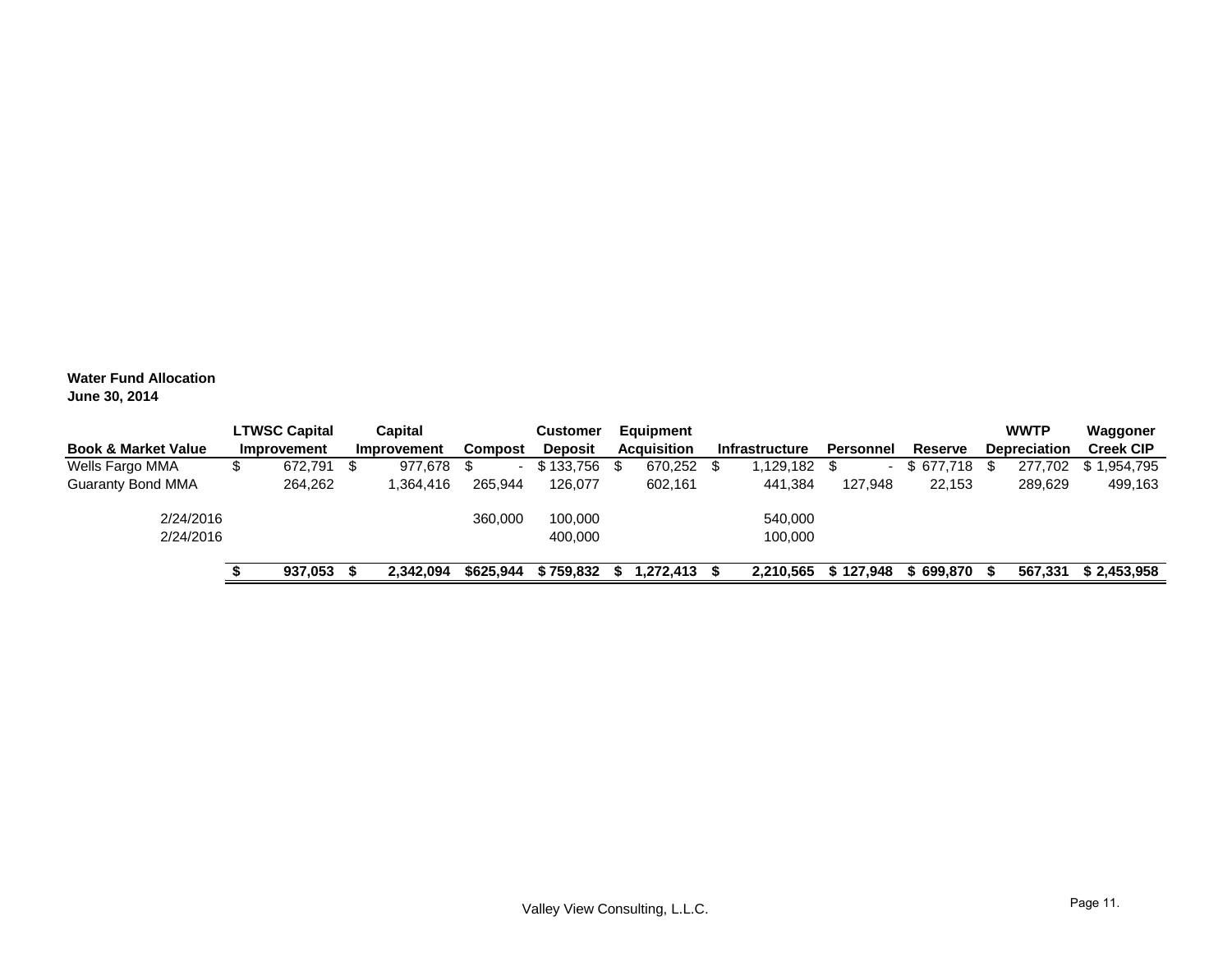#### **City Fund Allocation**

**Book & Market Value**

|        |                                    |                    |                      |                      |                    |                 | 0.60 Farmers       |                     | 0.90 Farmers B&T |
|--------|------------------------------------|--------------------|----------------------|----------------------|--------------------|-----------------|--------------------|---------------------|------------------|
|        |                                    |                    | <b>Guaranty Bond</b> | <b>Southside</b>     | <b>0.40 CNB CD</b> | 0.40 CNB CD     | B&T CD 2/24/14 -   | 0.55 CNB CD         | CD 2/24/14 -     |
| Fund # | <b>Fund Name</b>                   | <b>Total</b>       | MMA                  | <b>Bank MMA</b>      | 4/26/13 - 4/26/14  | 9/4/13 - 9/4/14 | 2/24/15            | $9/4/2013 - 3/4/15$ | 2/24/16          |
| 101    | <b>GENERAL FUND - Pooled Cash</b>  | 8,395,639          | 4,890,677<br>-\$     | 1,000,724<br>\$      | - \$<br>501,508    | -\$             | - \$<br>500,000 \$ | 1,002,729 \$        | 500,000          |
| 101    | <b>GENERAL FUND</b>                | 2,240              | 2,240                |                      |                    |                 |                    |                     |                  |
| 102    | NARCOTICS DIVISION OPERATIONS      | 177,396            | 177,396              |                      |                    |                 |                    |                     |                  |
| 103    | PERSONNEL POLICY                   | 588,034            | 588,034              |                      |                    |                 |                    |                     |                  |
| 104    | <b>WORKER'S COMP</b>               | 435,568            | 435,568              |                      |                    |                 |                    |                     |                  |
| 107    | <b>COURT SECURITY FUND</b>         | 317,824            | 317,824              |                      |                    |                 |                    |                     |                  |
| 108    | TUTD PAYROLL ACCOUNT               | 559                | 559                  |                      |                    |                 |                    |                     |                  |
| 109    | <b>GENERAL PROPERTY &amp; LIAB</b> | 101,803            | 101,803              |                      |                    |                 |                    |                     |                  |
| 111    | POLICE EVIDENCE ESCROW FUND        | 20,912             | 20,912               |                      |                    |                 |                    |                     |                  |
| 113    | ENERGY CONSERVATION REVOLVING LOAN | 25,673             | 25,673               |                      |                    |                 |                    |                     |                  |
| 114    | <b>COURT TECHNOLOGY FUND</b>       | 3,685              | 3,685                |                      |                    |                 |                    |                     |                  |
| 115    | <b>TECHNOLOGY FUND</b>             | 49,999             | 49,999               |                      |                    |                 |                    |                     |                  |
| 116    | TIRZ #2                            | 500,786            | 500,786              |                      |                    |                 |                    |                     |                  |
| 203    | CDBG REVOLVING LOAN FUND           | 3,318              | 3,318                |                      |                    |                 |                    |                     |                  |
| 205    | <b>EPA PETROLEUM GRANT</b>         | 4,712              | 4,712                |                      |                    |                 |                    |                     |                  |
| 206    | EPA JOB TRAINING GRANT             | 26,824             | 26,824               |                      |                    |                 |                    |                     |                  |
| 207    | EPA REVOLVINGLOAN GRANT            | 1,318              | 1,318                |                      |                    |                 |                    |                     |                  |
| 208    | EPA MULTI-PURPOSE GRANT            | 20,999             | 20,999               |                      |                    |                 |                    |                     |                  |
| 209    | <b>HOME PROGRAM</b>                | 35,903             | 35,903               |                      |                    |                 |                    |                     |                  |
| 211    | THEATRE FUND                       | 87,455             | 87,455               |                      |                    |                 |                    |                     |                  |
| 212    | HOTEL/MOTEL TAX FD                 | 312,252            | 312,252              |                      |                    |                 |                    |                     |                  |
| 213    | PEROT THEATRE BLDG MAINT           | 699,010            | 197,501              |                      | 501,508            |                 |                    |                     |                  |
| 215    | <b>HOUSING FUND</b>                | 255,245            | 255,245              |                      |                    |                 |                    |                     |                  |
| 217    | LAW ENFORCEMENT BLOCK GRANT        | 1,177              | 1,177                |                      |                    |                 |                    |                     |                  |
| 219    | LAW ENFORCEMENT PROGRAM            | 16,893             | 16,893               |                      |                    |                 |                    |                     |                  |
| 220    | <b>METRO PLANNING ORG</b>          | 23,884             | 23,884               |                      |                    |                 |                    |                     |                  |
| 223    | ECONOMIC DEVELOPMENT               | 1,183,316          | 682,323              |                      |                    | 500,992         |                    |                     |                  |
| 225    | EPA BROWNFIELD GRANT               | 1,948              | 1,948                |                      |                    |                 |                    |                     |                  |
| 230    | ROTARY SPLASH PARK FUND            | 150,889            | 150,889              |                      |                    |                 |                    |                     |                  |
| 301    | <b>INTEREST &amp; SINKING</b>      | 292,820            | 292,820              |                      |                    |                 |                    |                     |                  |
| 415    | 2003 BOND FUND                     | 523,175            | 523,175              |                      |                    |                 |                    |                     |                  |
| 417    | 2005 BOND FUND                     | 723,065            | 693,978              |                      | 29,087             |                 |                    |                     |                  |
| 420    | 2009 BOND FUND                     | 4,553,034          | 385,379              | 3,916,901            | 250,754            |                 |                    |                     |                  |
| 422    | TIRZ BOND FUND                     | 3,109,347          | 710,304              | 406,043              |                    |                 | 1,993,000          |                     |                  |
| 501    | <b>HEALTH FUND</b>                 | 188,348            | 188,348              |                      |                    |                 |                    |                     |                  |
| 502    | <b>PUBLIC LIBRARY</b>              | 57,087             | 57,087               |                      |                    |                 |                    |                     |                  |
| 601    | <b>DRUG ESCROW</b>                 | 23,650             | 23,650               |                      |                    |                 |                    |                     |                  |
| 605    | FEDERAL ASSET FORFEITURE           | 79,526             | 79,526               |                      |                    |                 |                    |                     |                  |
| 701    | <b>EMPLOYEE BENEFIT</b>            | 2,079,485          | 2,079,485            |                      |                    |                 |                    |                     |                  |
| 702    | <b>BENEFIT PAYMENT</b>             | 54,914             | 54,914               |                      |                    |                 |                    |                     |                  |
| 703    | <b>FLEET SERVICES</b>              | 94,828             | 94,828               |                      |                    |                 |                    |                     |                  |
| 704    | CAPITAL REPLACEMENT                | 236,294            | 236,294              |                      |                    |                 |                    |                     |                  |
| 810    | MEMBER CITY WATER REVENUE          | 65,498             | 65,498               |                      |                    |                 |                    |                     |                  |
|        | <b>TOTAL</b>                       | 25,526,334<br>- \$ | 14,423,086<br>- \$   | 5,323,668 \$<br>- \$ | 1,282,858 \$       | 500,992 \$      | 2,493,000 \$       | 1,002,729 \$        | 500,000          |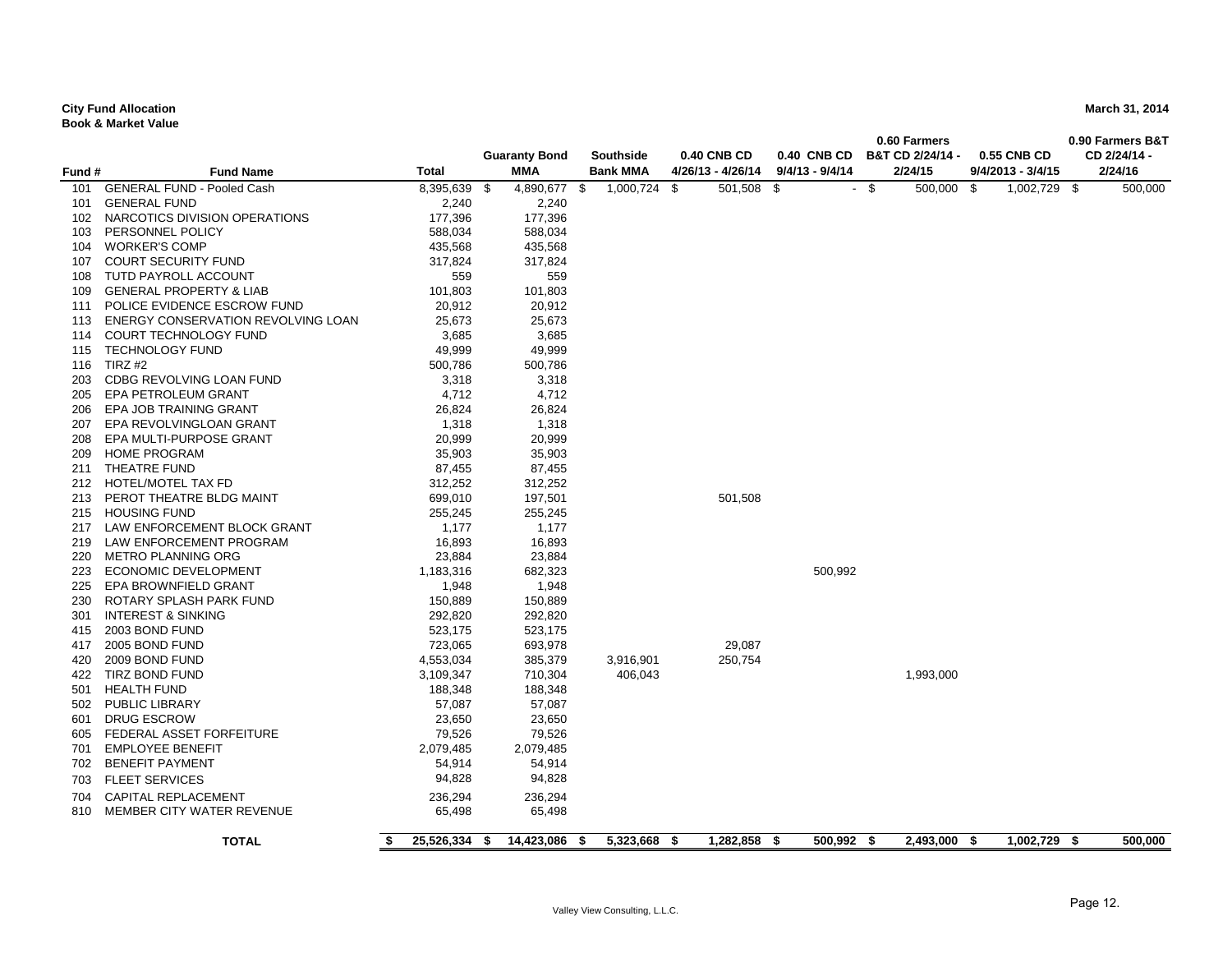**Water Fund Allocation March 31, 2014**

|                                |                 |         |    | <b>Customer</b> |   | <b>Water Plant</b> |                   |   |                  |    | 2004                |                  |   |                  |   | 2013                |
|--------------------------------|-----------------|---------|----|-----------------|---|--------------------|-------------------|---|------------------|----|---------------------|------------------|---|------------------|---|---------------------|
| <b>Book &amp; Market Value</b> | Total           | Revenue |    | Loan            |   | Construction       | <b>Technology</b> |   | <b>2004 Bond</b> |    | <b>Construction</b> | <b>2005 Bond</b> |   | <b>2013 Bond</b> |   | <b>Construction</b> |
| Wells Fargo MMA                | $$6,497,035$ \$ | 10,085  |    |                 | S | $\sim$             | \$<br>۰.          | ъ | ۰.               | -S | $\sim$              | $\sim$           | Œ | ۰.               | æ |                     |
| <b>Guaranty Bond MMA</b>       | 5,066,989       | 608,437 |    | 39,857          |   | 45                 | 625,690           |   | 72,795           |    | 2,903               | 97,498           |   | 54.125           |   | 275,251             |
| 2/24/2016                      | 000,000,        |         |    |                 |   |                    |                   |   |                  |    |                     |                  |   |                  |   |                     |
| 2/24/2016                      | 500,000         |         |    |                 |   |                    |                   |   |                  |    |                     |                  |   |                  |   |                     |
|                                |                 |         |    |                 |   |                    |                   |   |                  |    |                     |                  |   |                  |   |                     |
|                                | \$13,064,024    | 618,523 | S. | 39,857          |   | 45                 | 625,690           |   | 72,795           |    | 2,903               | 97,498           |   | 54,125           |   | 275.251             |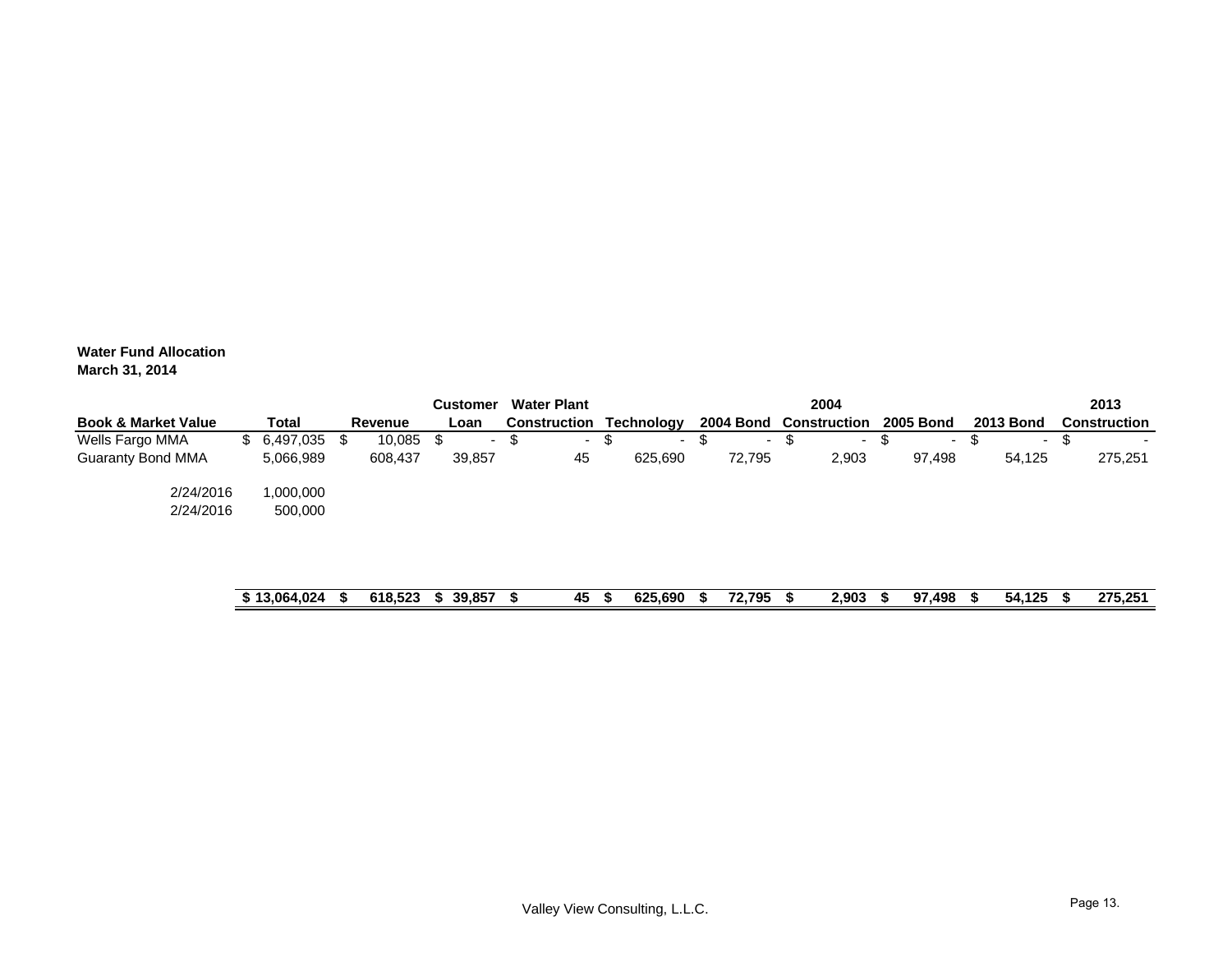**Water Fund Allocation March 31, 2014**

|           |         |                                     | Capital   |             | <b>Customer</b> |                   |               |                                 |         |                             |         |     |               | Waggoner                           |
|-----------|---------|-------------------------------------|-----------|-------------|-----------------|-------------------|---------------|---------------------------------|---------|-----------------------------|---------|-----|---------------|------------------------------------|
|           |         |                                     |           |             | <b>Deposit</b>  |                   |               |                                 |         | <b>Personnel</b>            | Reserve |     |               | <b>Creek CIP</b>                   |
| จ         | 672,071 | - \$                                | 976,631   | \$.         |                 |                   | 669,534       |                                 |         |                             |         |     | 277,404       | 1,952,701<br>S. 1                  |
|           | 250,276 |                                     | 1,045,095 | 231,657     | 58,343          |                   | 451,300       |                                 | 347,103 | 137,930                     | 22,136  |     | 310,208       | 436,341                            |
| 2/24/2016 |         |                                     |           | 360,000     | 100,000         |                   |               |                                 | 540,000 |                             |         |     |               |                                    |
| 2/24/2016 |         |                                     |           |             | 400,000         |                   |               |                                 | 100,000 |                             |         |     |               |                                    |
|           |         |                                     |           |             |                 |                   |               |                                 |         |                             |         |     |               |                                    |
|           |         |                                     |           |             |                 |                   |               |                                 |         |                             |         |     |               |                                    |
|           |         | <b>LTWSC Capital</b><br>Improvement |           | Improvement |                 | Compost<br>$\sim$ | $$133,612$ \$ | Equipment<br><b>Acquisition</b> |         | Infrastructure<br>1,127,972 |         | . . | $$677,025$ \$ | <b>WWTP</b><br><b>Depreciation</b> |

| 922,347 | 2,021,726 \$591,657 | $$691,955$ \$ 1,120,833 |  | 2,115,076 | \$137.930 | \$699,161 \$ | 587.613 | \$2,389,042 |
|---------|---------------------|-------------------------|--|-----------|-----------|--------------|---------|-------------|